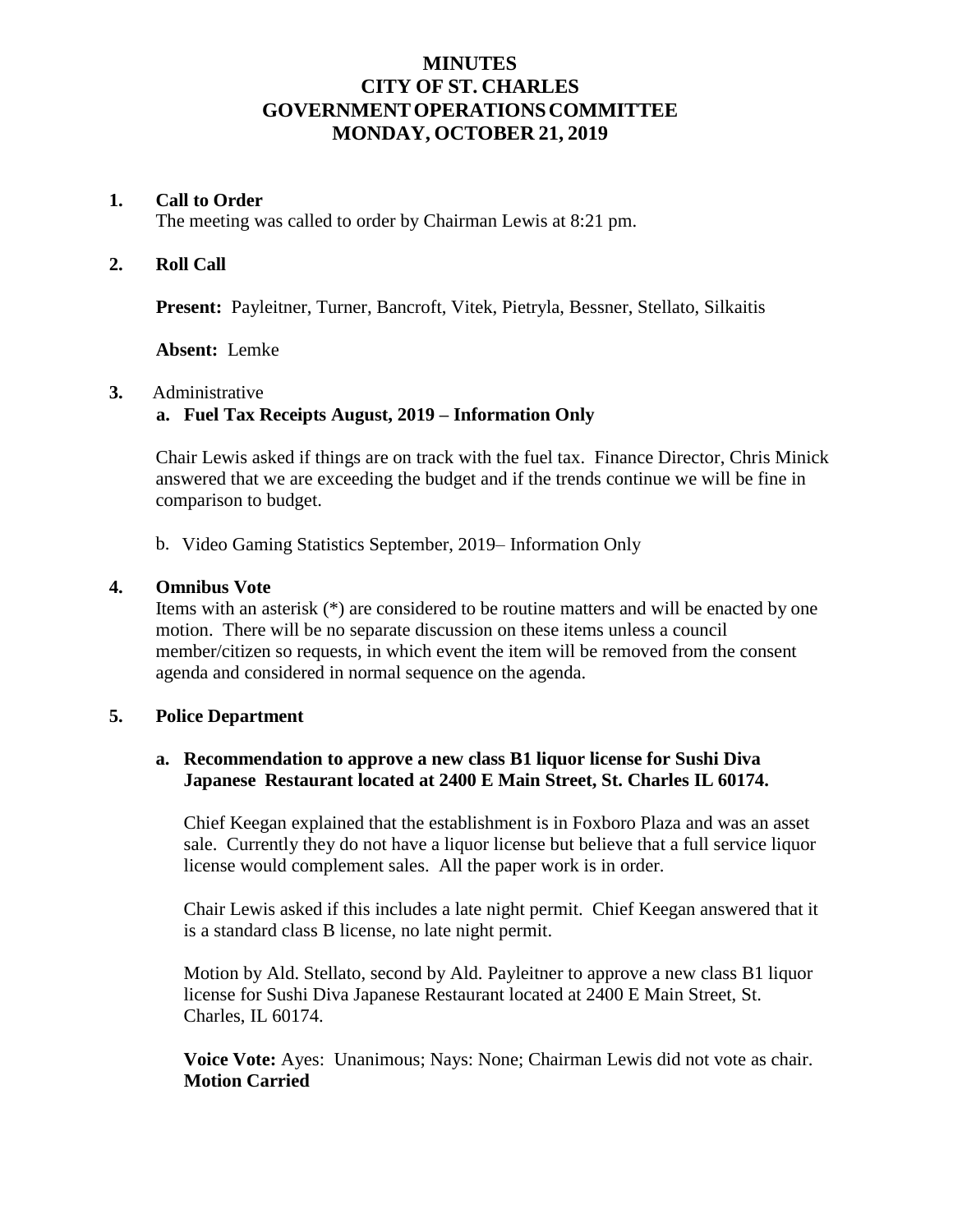## **b. Recommendation to approve a Proposal for a B1 Liquor License Application, as well as a 2 a.m. Late Night Permit for Paradisio Restaurant & Bar, Located at 2049-51 Lincoln Highway, St. Charles.**

Chief Keegan noted that the petitioners have owned and operated several restaurants over the last 11 years. The petitioners spoke at the Liquor Commission meeting and their proposal advanced with a  $4 - 0$  recommendation. They are asking for a late night permit and would like to have a DJ. In 2020 they will add outdoor seating. A limited menu and business plan was submitted, dram shop and Basset is in place.

Ald. Payleitner asked why the applicant is this far along, doing a buildout, and don't have a floorplan? The petitioner indicated that they are not changing the floorplan, only painting, and that there is a stage in the restaurant.

**Voice Vote:** Ayes: Unanimous; Nays: None; Chairman Lewis did not vote as chair. **Motion Carried**

*Ald. Payleitner asked that a more thorough business plan be submitted before the City Council meeting on November 4.*

# **c. Recommendation to Approve a Proposal for a New Class E-1 Temporary Liquor License for the "Hops for Hope 5K" to be held at Mount Saint Mary Park on May 16, 2020.**

Chief Keegan said that this is the  $4<sup>th</sup>$  annual event. It takes place at Mount Saint Mary Park and transitions to Wheeler Park in Geneva. The event is very organized and is run by Project Mobility a non-for-profit that works in partnership with the Bike Rack in St. Charles. A considerable amount of time goes into the site plan, the security of the beverages tendered to the runners along the route and the after party. They are expecting 1000 participants.

Motion by Ald. Bessner, second by Ald. Turner to recommend the approval of a proposal for a new class E-1 temporary liquor license for the "Hops for Hope 5K" to be held at Mount Saint Mary Park on May 15, 2020.

**Voice Vote:** Ayes: Unanimous; Nays: None; Chairman Lewis did not vote as chair. **Motion Carried**

# **6. Finance Department**

# **a. Recommendation to authorize the Finance Director to Execute the Risk Insurance Program Renewal for the Year Beginning December 1, 2019 in the Amount of \$671,029.**

Chris Minick noted that the City contracts with Assurance Agencies out of Schaumburg, IL to provide brokerage and consulting services for the City's risk insurance package. There is about a 6% increase over the premiums of the expiring package. Looking at the summaries and insurance policies Assurance had negotiated a 3% increase to the rates of the policies. The remainder of the increase is due to the additional building, the additional activities as reflected in our budget, and the enhancements to the City's cyber